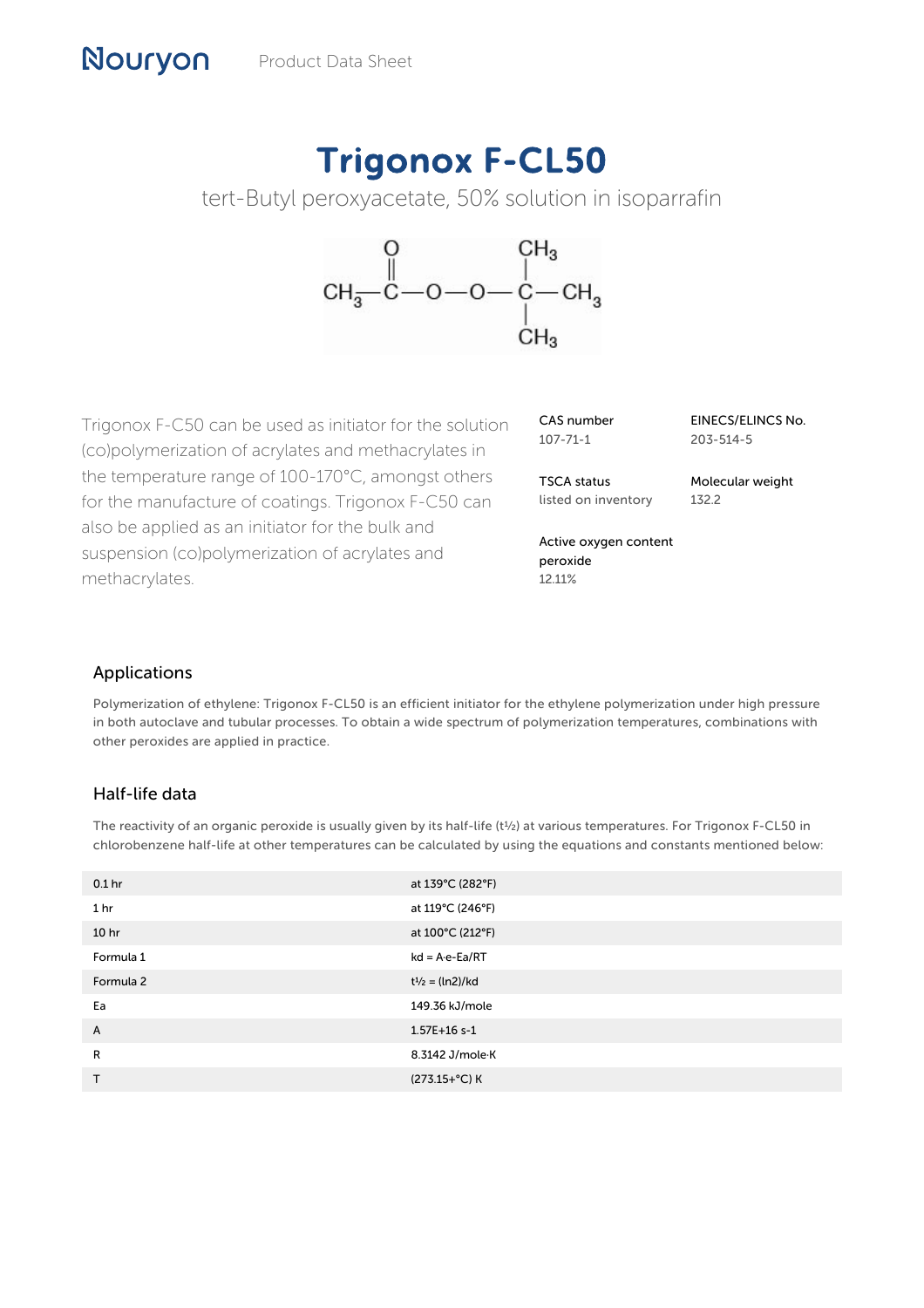## Thermal stability

Organic peroxides are thermally unstable substances, which may undergo self-accelerating decomposition. The lowest temperature at which self-accelerating decomposition of a substance in the original packaging may occur is the Self-Accelerating Decomposition Temperature (SADT). The SADT is determined on the basis of the Heat Accumulation Storage Test.

| <b>SADT</b> | 70°C (158°F)                                                                                                                                                                                                                                                  |
|-------------|---------------------------------------------------------------------------------------------------------------------------------------------------------------------------------------------------------------------------------------------------------------|
| Method      | The Heat Accumulation Storage Test is a recognized test method for the<br>determination of the SADT of organic peroxides (see Recommendations on the<br>Transport of Dangerous Goods, Manual of Tests and Criteria - United Nations, New<br>York and Geneva). |

#### Storage

Due to the relatively unstable nature of organic peroxides a loss of quality can be detected over a period of time. To minimize the loss of quality, Nouryon recommends a maximum storage temperature (Ts max. ) for each organic peroxide product.

| Ts Max. | $10^{\circ}$ C (50°F)                                                                                                                                                         |
|---------|-------------------------------------------------------------------------------------------------------------------------------------------------------------------------------|
| Ts Min. | -15°C (5°F) to prevent phase separation                                                                                                                                       |
| Note    | When stored under these recommended storage conditions, Trigonox F-CL50 will<br>remain within the Nouryon specifications for a period of at least 3 months after<br>delivery. |

## Packaging and transport

The standard packaging is a 16 kg drum. Both packaging and transport meet the international regulations. For the availability of other packed quantities consult your Nouryon representative. Trigonox F-CL50 is classified as Organic peroxide type C; liquid, Division 5. 2; UN 3103.

## Safety and handling

Keep containers tightly closed. Store and handle Trigonox F-CL50 in a dry well-ventilated place away from sources of heat or ignition and direct sunlight. Never weigh out in the storage room. Avoid contact with reducing agents (e. g. amines), acids, alkalis and heavy metal compounds (e. g. accelerators, driers and metal soaps). Please refer to the Safety Data Sheet (SDS) for further information on the safe storage, use and handling of Trigonox F-CL50. This information should be thoroughly reviewed prior to acceptance of this product. The SDS is available at nouryon.com/sds-search.

## Major decomposition products

Carbon dioxide, Acetone, Methane, tert-Butanol,